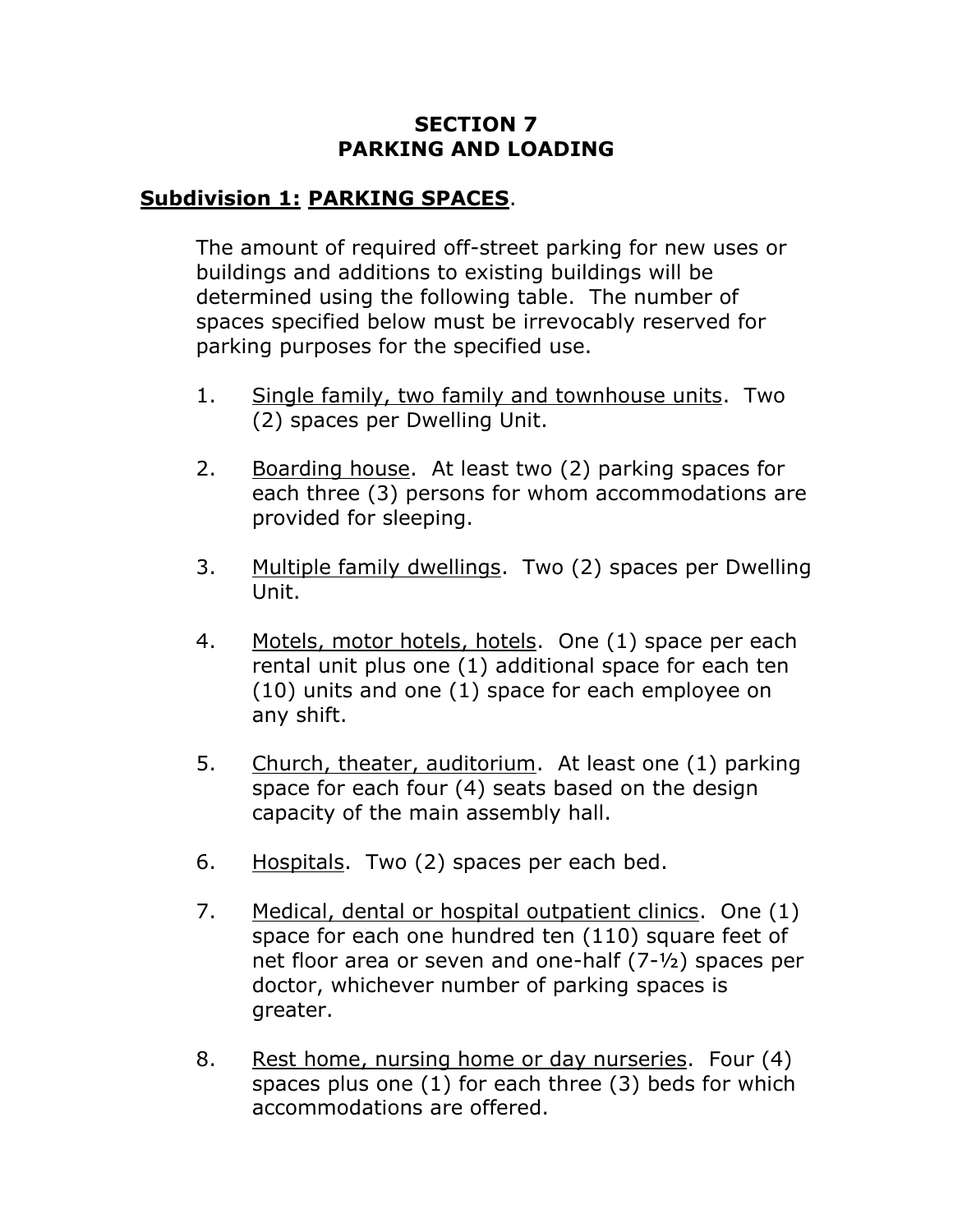- 9. Elderly (senior citizen) housing. One (1) space per unit.
- 10. Drive-in establishment and fast food. At least one (1) parking space for each thirty-five (35) square feet of gross floor area but not less than fifteen (15) spaces.
- 11. Office buildings and professional offices. One (1) space for each two hundred (200) square feet of floor area.
- 12. Bowling alley. At least five (5) parking spaces for each alley, plus additional spaces as may be required herein for related uses contained within the principle structure.
- 13. Motor fuel station. At least four (4) off-street parking spaces plus two (2) off-street parking spaces for each service stall. Those facilities designed for sale of other items than strictly automotive products, parts and/or service will be required to provide additional parking in compliance with other applicable sections of this Ordinance.
- 14. Retail store (including convenience stores) and service establishment. At least one (1) off-street parking space for each two hundred (200) square feet of floor area.
- 15. Retail sales and service business with fifty (50) percent of gross floor area devoted to storage, warehouses and/or industry. One (1) space for each two hundred (200) square feet devoted to public sales and/or service plus one (1) space for each two thousand (2000) square feet of storage area or one (1) space for each employee on the maximum shift which is appropriate.
- 16. Restaurants, cafes, private clubs serving food and/or drinks bars, taverns, nightclubs. At least one (1)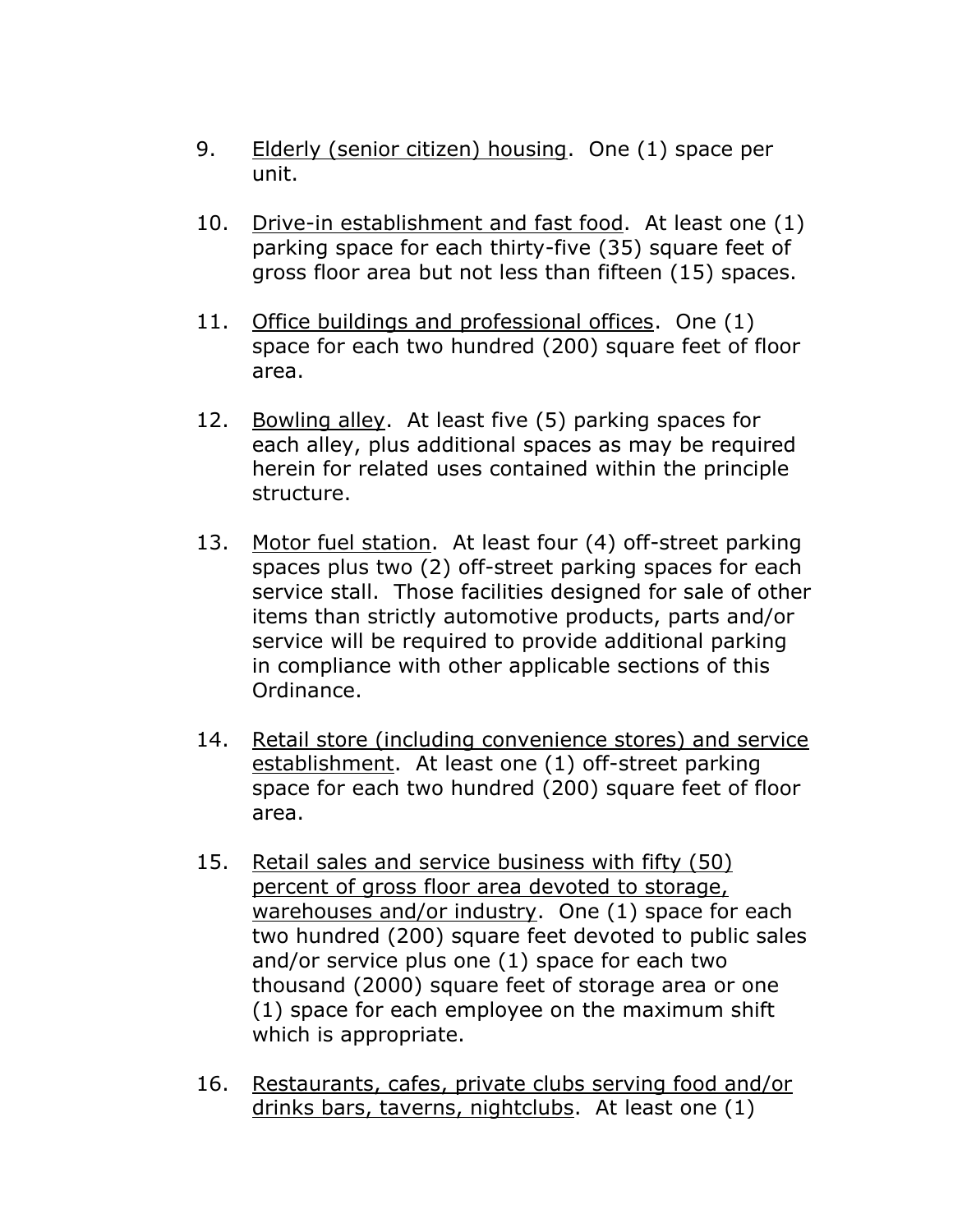space for each sixty (60) square feet of gross floor area.

- 17. Funeral Homes. At least twenty (20) parking spaces for each chapel or parlor, plus one (1) parking space for each funeral vehicle maintained on the premises. Aisle space may also be provided off the street for making up a funeral procession.
- 18. Auto repair, bus terminal, boats and marine sales and repair, bottling company, shop for a trade employing six (6) or less people, garden supply store, building material sales in structure. Eight (8) off-street parking spaces, plus one (1) additional space for each six hundred (600) square feet of space.
- 19. Manufacturing, fabricating or processing of a product or material; warehouse, storage, handling of bulk goods, post offices. At least eight (8) spaces, plus one (1) space for each two (2) employees on each shift based on maximum planned employment or at a minimum one (1) space for each six hundred (600) square feet of floor area.
- 20. Car wash. (In addition to required magazine or stacking space.)
	- A. Automatic drive through, serviced. A minimum of ten (10) spaces, or one (1) space for each employee on the maximum shift, whichever is greater.
	- B. Self-service. A minimum of two (2) spaces.
	- C. Motor fuel station car wash. Zero (0) in addition to that required for the station.

#### **Subdivision 2: RULES FOR DETERMINING PARKING SPACES REQUIRED**.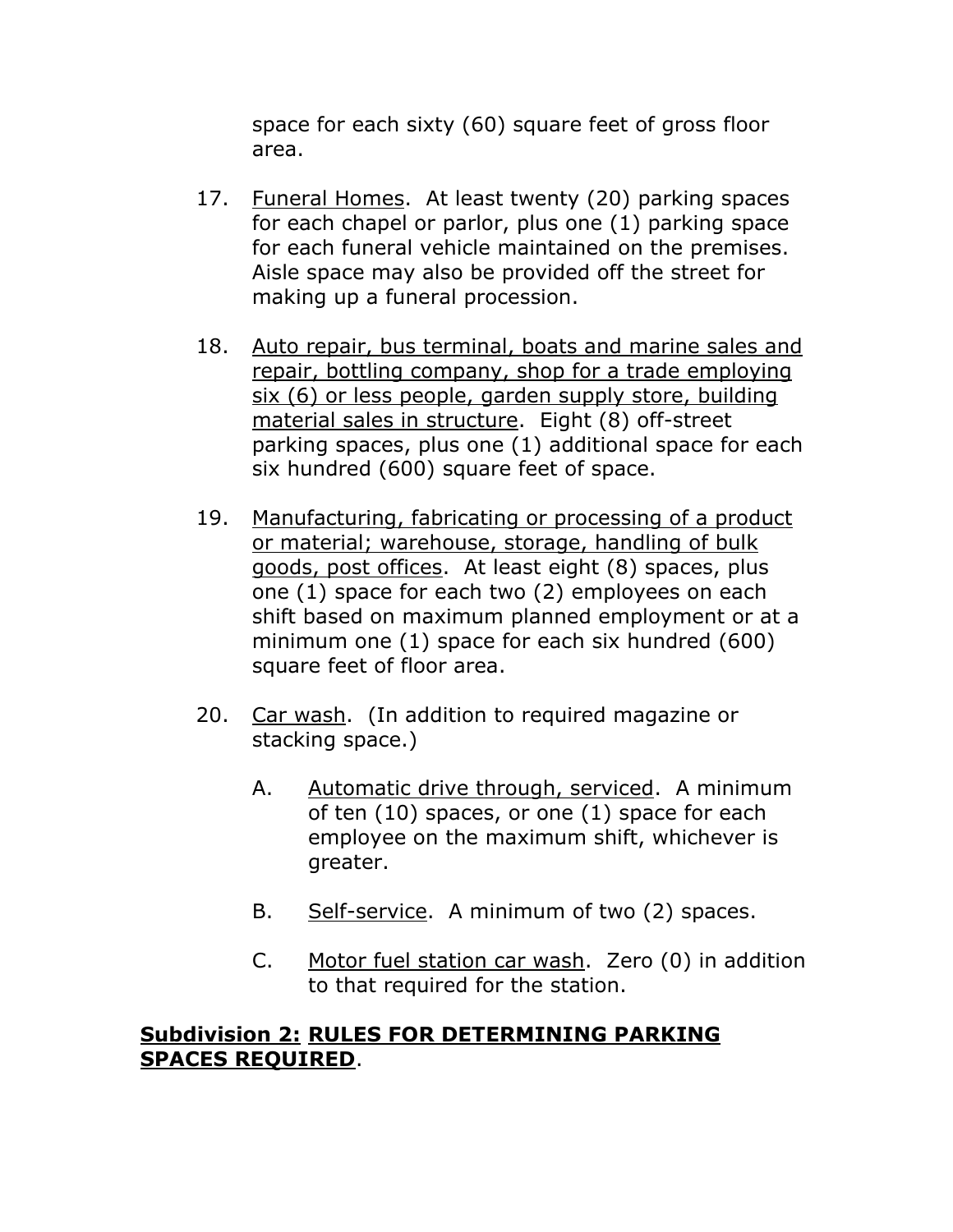- 1. Rounding Up. When the determination of the number of required parking spaces results in a fractional space that fraction shall be rounded up to equal one (1) space.
- 2. Floor Area. In the case of offices, merchandising or service types of uses "floor area" means the gross floor area used or intended to be used for services to the public as customers, patrons, clients or patients, including areas occupied by fixtures and equipment used for display or sale of merchandise.
- 3. Use Not Listed. Where a use is not specifically mentioned, off-street parking requirements are the same as for similar uses as determined by the Zoning Administrator.
- 4. On-Street Parking Not Included. On-street parking is not to be counted when calculating the off-street parking requirements in this Section.
- 5. "B-1" Central Business District. Off-street parking is not required within the "B-1" Central Business District.

# **Subdivision 3: OFF-STREET PARKING REQUIREMENTS**.

In all districts where off-street parking is permitted or required, the off-street parking area must be constructed and maintained subject to the following regulations:

- 1. Adequate Ingress and Egress. All off-street parking areas must provide adequate ingress and egress to at least one public street.
- 2. Hard Surface Required. All off-street parking areas, including parking lots and driveways, must be constructed of concrete, blacktop, or a similar hard, durable and dust-free surface which must be designed to properly drain surface water and prevent water drainage onto adjacent properties or walkways. Gravel and crushed granite type surfaces are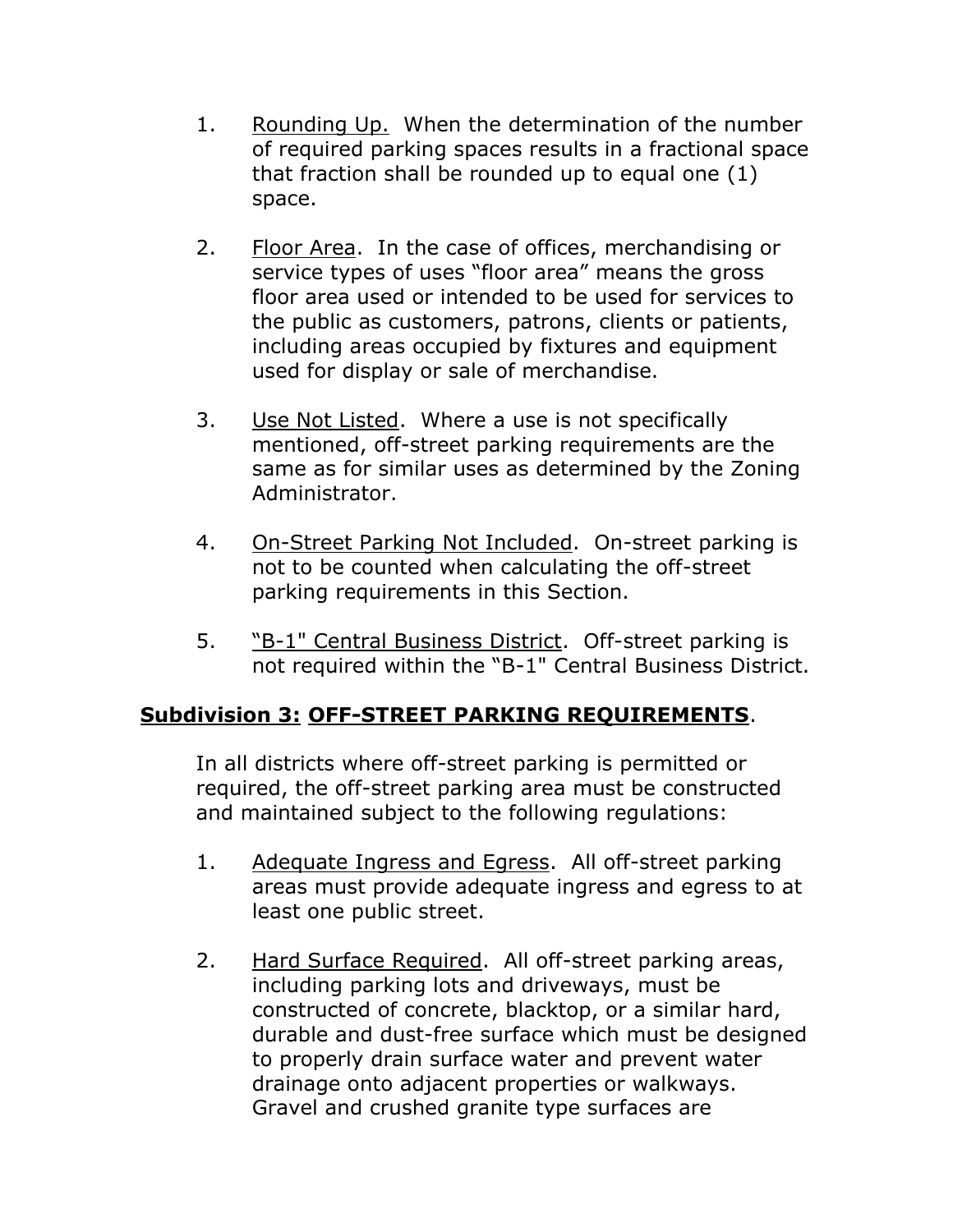specifically prohibited. Crushed granite is allowed as an alternative to hard surface within the side yard and back yard of residential zoned property as as in noncustomer areas (excluding ingress and egress) of the Industrial Park District only which includes the area south of Highway 23 until the Burlington Railroad bed and west of Highway 25 within the city limits.

- 3. Setback From Adjoining Residential Uses. Whenever an off-street parking area boundary adjoins residentially zoned property, a setback of eight (8) feet from the lot line is required. This setback also applies to driveways to and from parking areas. The setback area must be a Greenbelt.
- 4. Curbing Required to Protect Adjoining Properties. Curbs or other protections against damage to adjoining properties, streets and sidewalks must be provided and maintained.
- 5. City Council Approval Required. Prior to starting construction on any off-street parking lot the plans must be approved by the City Council after review and recommendation of the Planning Commission.
- 6. Parking Space Size. Unless otherwise specified in this Ordinance, parking spaces must contain an area of at least two hundred (200) square feet and must be at least 10 x 20.
- 7. Industrial District Front Yard Parking. Parking lots for automobiles and other motor vehicles are permitted in the front and side yards in Industrial Districts if screened by a Green Belt of at least eight (8) feet in width. Industrial Districts adjacent to residentially zoned property have a greater setback as established in specific district.
- 8. Dwelling Off-street Parking. Off-street parking facilities for residential dwellings must be provided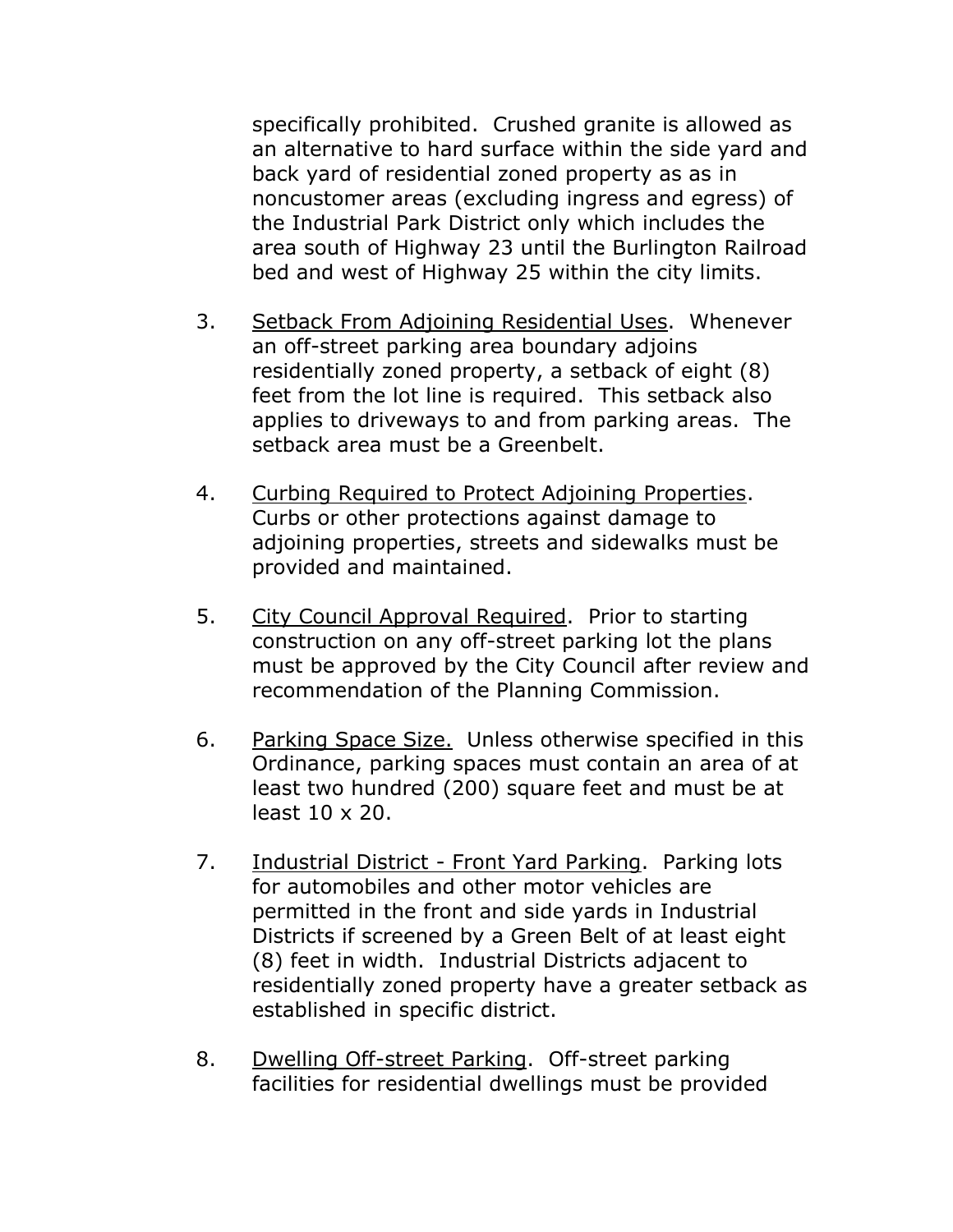and located on the same lot or parcel of land as the building they are intended to serve.

- 9. Non-Dwelling Off-Street Parking. Non-dwelling offstreet parking spaces must be located within three hundred (300) feet of the building they are intended to serve, as measured from the nearest point of the off-street parking facilities and the nearest point of the structure.
- 10. Shared Parking Areas. Nothing in this Section should be construed to prevent shared off-street parking facilities for two (2) or more buildings; however, the total spaces must be equal to or greater than the sum of the requirements for the various individual uses.
- 11. Building Expansions Require Compliance with Parking Requirements. If a use requiring off-street parking is increased in floor area, and the use is located in a building existing on or before this Ordinance's effective date, additional parking space for the additional floor area must be provided as required by this Section.
- 12. Building Expansions Into Parking Areas. Nothing in this Section is intended to prevent the extension of or an addition to a building or structure into an existing parking area when the same amount of space taken by the extension or addition is provided by an enlargement of the existing parking area or is replaced by an additional area within three hundred (300) feet of the building.
- 13. Screening. Any off-street parking area containing five (5) or more parking spaces must be screened from any adjacent residential area by proper landscaping as approved by the City Council after review and recommendation of the Planning Commission.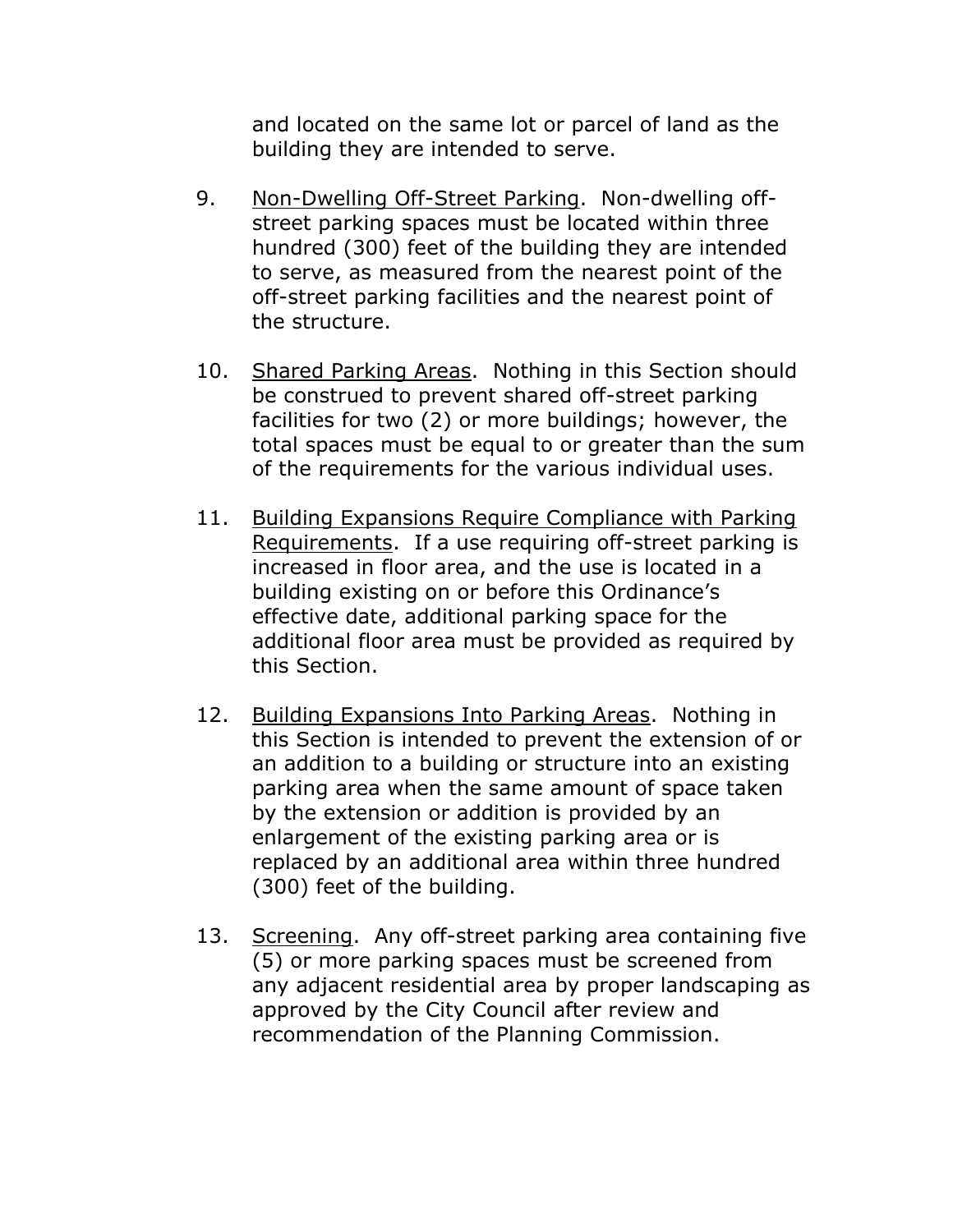- 14. Maintenance. All parking areas must be maintained in good condition without holes and free of all dust, trash and other debris.
- 15. Lighting. All parking area lighting must be directed away from adjacent property and must conform to the lighting requirements of this Ordinance.
- 16. Entrance/Exit Width. No entrance to or exit from a parking area may be more than thirty (30) feet in width. Except in an R-1 District, off-street parking areas must be designed so that vehicles are not required to back into the street or right-of-way.
- 17. Handicapped Parking. If required by the State Building Code, Handicapped parking must be provided according to State Building Code requirements and meet the requirements of Section 5 of this Ordinance.
- 18. Permits. When not provided for in a building or other permit, a person must obtain a driveway permit from the City to construct or alter any driveway or other off-street parking area.

# **Subdivision 4: LOADING AREAS**.

- 1. Loading Spaces.
	- A. Loading space will not be construed as supplying off-street parking space.
	- B. For new construction occurring after the date of the adoption of this Ordinance, truck loading and receiving areas may not be on the front side of a building facing the street (this does not include truck entrances).
- 2. Loading Berths Required. Any structure, with a gross floor area of ten thousand (10,000) square feet or more, which is to be erected or substantially altered and which requires the receipt or distribution of